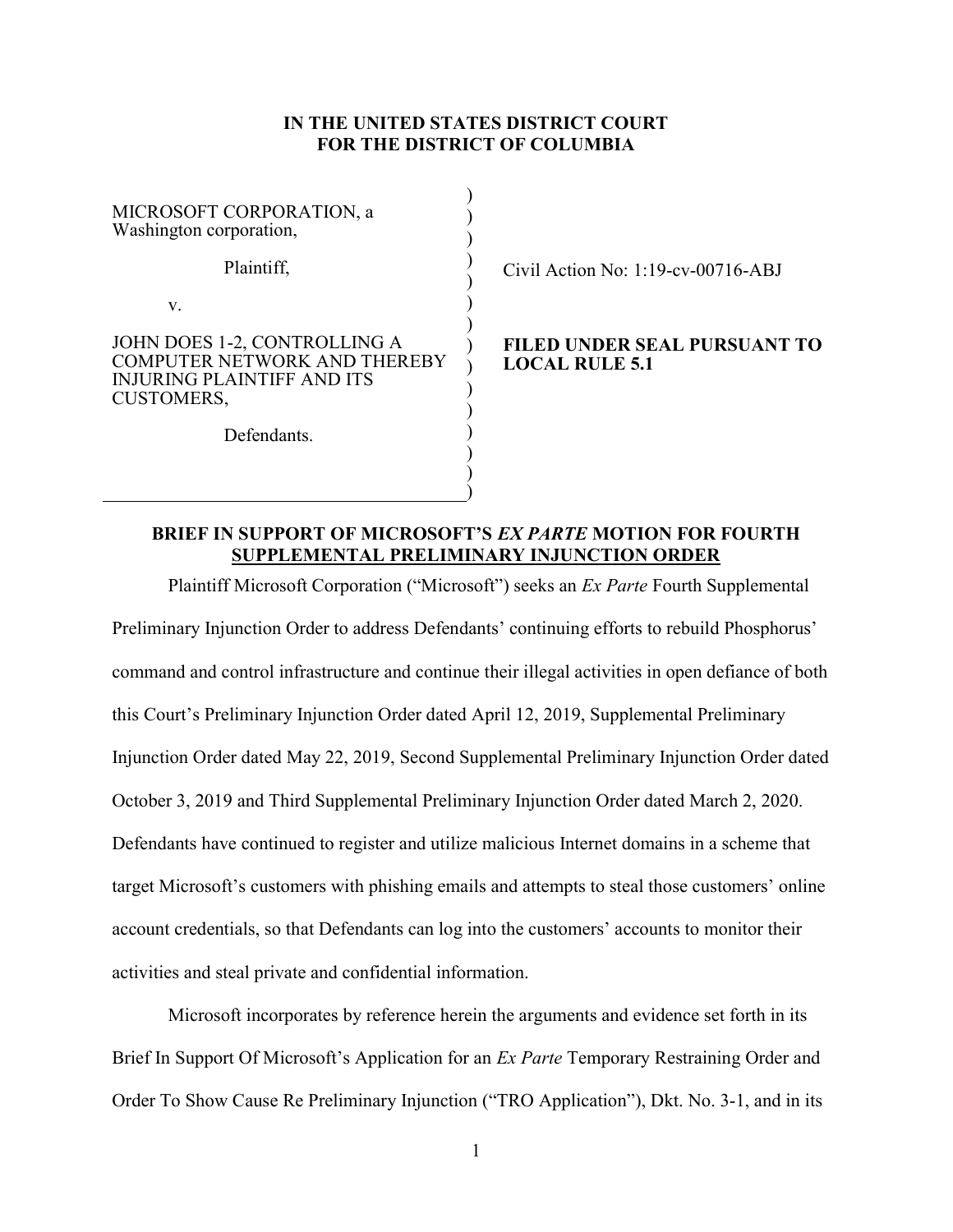prior Briefs in Support of Microsoft's subsequent motions to supplement the preliminary injunction order, Dkt. Nos. 19-6, 24-7, 35-6. As discussed in Microsoft's TRO Application, the domains used in Phosphorus' command and control infrastructure are critical to Phosphorus' operation. The most effective way to disable Phosphorus' operation is to deny Defendants access to or control over the Internet domains.

## I. BACKGROUND

On March 15, 2019, the Court granted an Emergency Ex Parte Temporary Restraining Order ("TRO") tailored to halt the illegal activities and the growth of the Phosphorus operation. Dkt. 11. Through the Phosphorus operation, Defendants lure victims into clicking on links embedded in personalized emails thereby compromising their computers, computer networks and accounts hosted on Microsoft's servers, all with the goal of stealing the victims' sensitive data. Defendants cause great harm to Microsoft by damaging the products that Microsoft licenses to its customers. Further, by exploiting Microsoft's famous and highly-regarded trademarks, products, and services to disguise and further its criminal conduct, Defendants cause Microsoft irreparable reputational and other harms for which no monetary recourse is available.

As explained in Microsoft's TRO Application, Defendants conduct their illegal operations by using an online command and control infrastructure consisting of a set of websites and domains. Dkt. No. 3-1 at 2. These domains are used both to break into computers and networks of the organizations that Phosphorus targets, control the reconnaissance of those networks, and, ultimately, exfiltrate sensitive information from them. To disable this command and control infrastructure, this Court ordered that these Phosphorus-controlled Internet domains, listed in the Appendix A to the complaint be redirected to secure Microsoft servers. Dkt. 14. On April 12, 2019, the Court converted the TRO into a Preliminary Injunction. Dkt. No. 18. On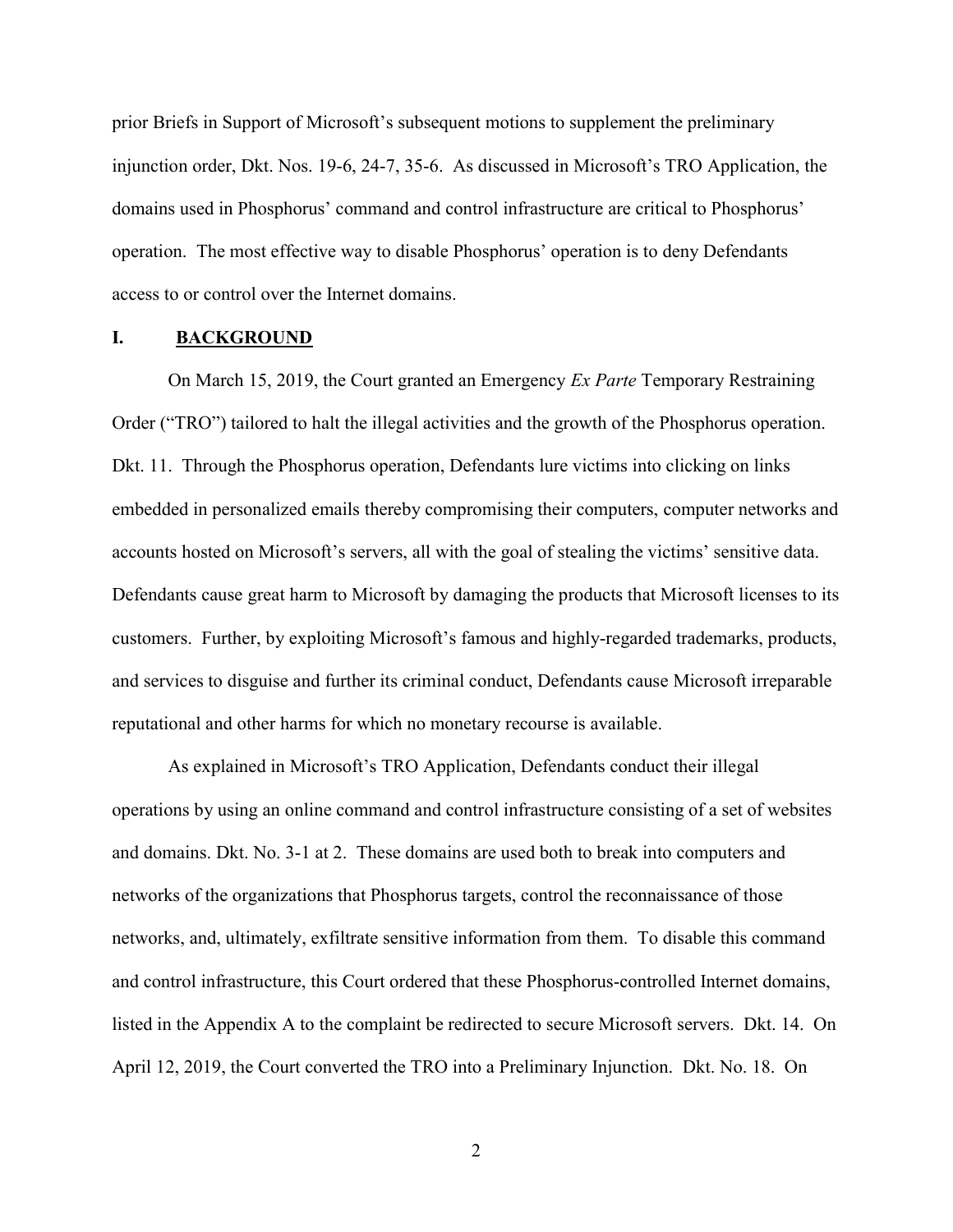May 22, 2019, Microsoft moved, and was granted, a supplemental preliminary injunction to capture a supplemental Appendix A with additional domains. Dkt. 21. On October 3, 2019, the Court granted a second supplemental preliminary injunction order, Dkt. 30, and on March 2, 2020, the Court granted a third supplemental preliminary injunction order, Dkt. 37, both addressing additional domains that the Phosphorus Defendants had registered and attempted to use to conduct their illegal operations.

Executing the Court's Temporary Restraining Order and Preliminary Injunction Orders, Microsoft cut communications between Defendants' existing command and control infrastructure and the victim computers and networks that Defendants attacked and from which Defendants had been stealing or attempting to steal information. Declaration of David Anselmi In Support Of Microsoft's Motion for Fourth Supplemental Preliminary Injunction Order ("Anselmi Decl.") ¶¶ 25-26, attached as Exhibit 1 to this Brief. This effectively thwarted Defendants' efforts to exploit the computers and networks they had targeted or already broken into.

However, Defendants, who are evidently resourceful and well-funded, continue to try to maintain and reestablish new command and control domains and other command and control infrastructure so that they can continue their illegal activities. Indeed, this probability was foreseen by the Court in issuing its TRO. And as foreseen, following the execution of the TRO and Preliminary Injunction, Defendants have openly defied this Court on multiple occasions by adding new Internet domains to Phosphorus' command and control infrastructure. Id.  $\P$  9-15. This Court then issued three Supplemental Preliminary Injunction Orders allowing Microsoft to redirect additional new Phosphorus-controlled domains to Microsoft secure servers. Dkt. Nos. 21, 30, 37.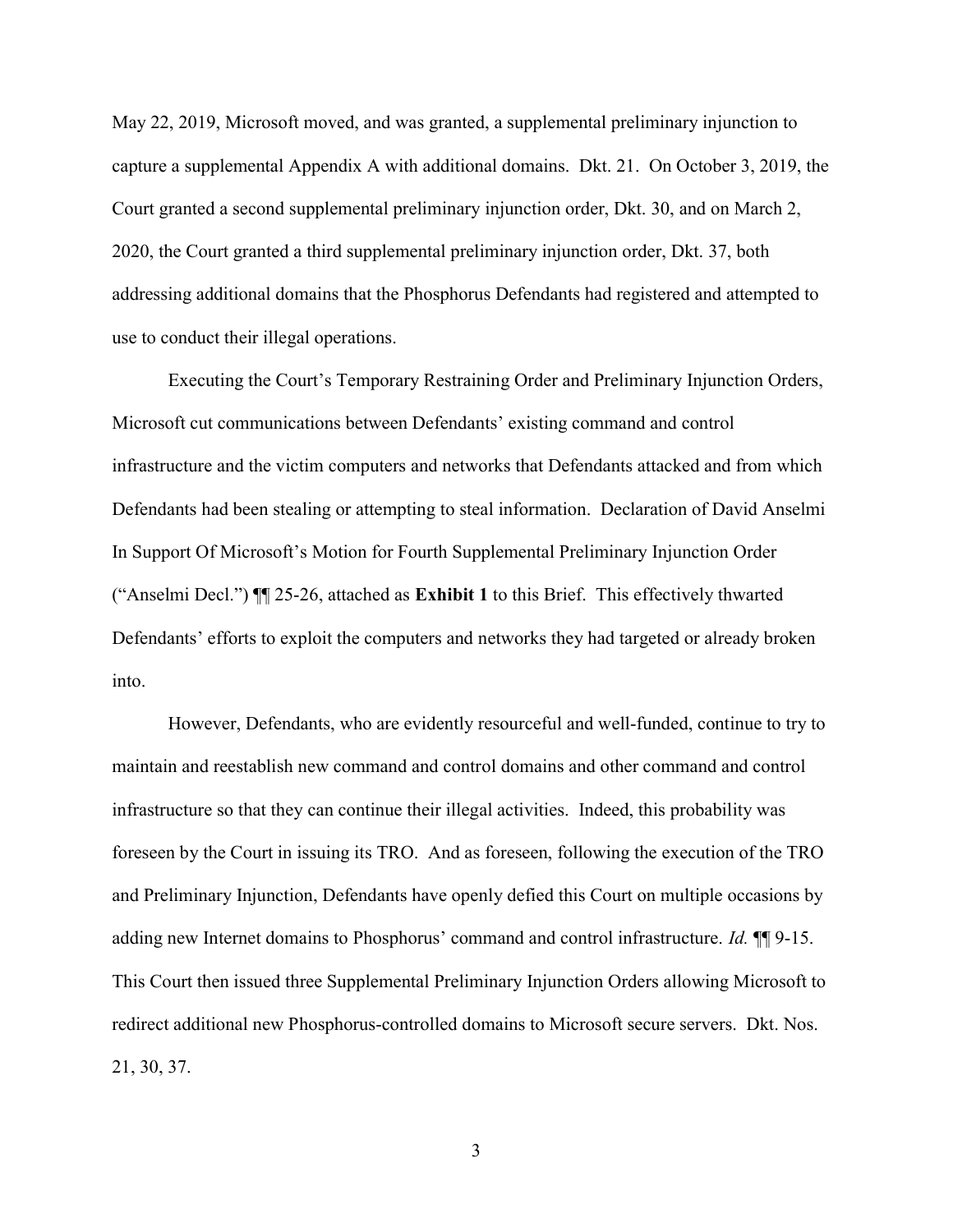Yet, Defendants continue to defy this Court's orders. The Defendants have registered a number of domains used for the same malicious purposes as previously addressed by the Court. Defendants engage in systematic, highly deceptive conduct, in order both to deceive users into providing access to their online accounts or computers, and to install malicious software that provides unauthorized access to user computers. Anselmi Decl., ¶¶ 8-23. Defendants' objective is to access sensitive and private information and communications of the users that are targeted and victimized in this way. Id. Defendants have targeted Microsoft customers, political dissidents, activist leaders, the Defense Industrial Base (DIB), journalists, and employees from multiple government agencies, including individuals protesting oppressive regimes in the Middle East. Id. ¶ 6. Evidence has generally indicated that the Defendants are most likely to be located in Iran. Id. and Dkt. 27. Defendants have recently, once again, increased their activity and operations by deploying new domains targeting victims. There is reason to believe that Defendants will likely attempt to operationalize the domains now and into the future. Defendants' continued violation of prior injunctions and clear intent to continue to register malicious domains further accentuates the need for an ongoing expedited means of addressing Defendants' activity in the future, such as the appointment of a Court Monitor and implementation of expedited procedures, or similar judicially administered processes. Such proposed relief is set forth in Microsoft's pending motion for a permanent injunction. Dkt. 33-1.

Consequently, Microsoft is asking the Court to allow it to redirect new Phosphoruscontrolled domains to Microsoft secure servers. Anselmi Decl. ¶ 25. This will disrupt Defendants' recent illegal activity. A list of the new domains used by Defendants is provided in the Appendix A to the Proposed Order filed concurrently with this brief.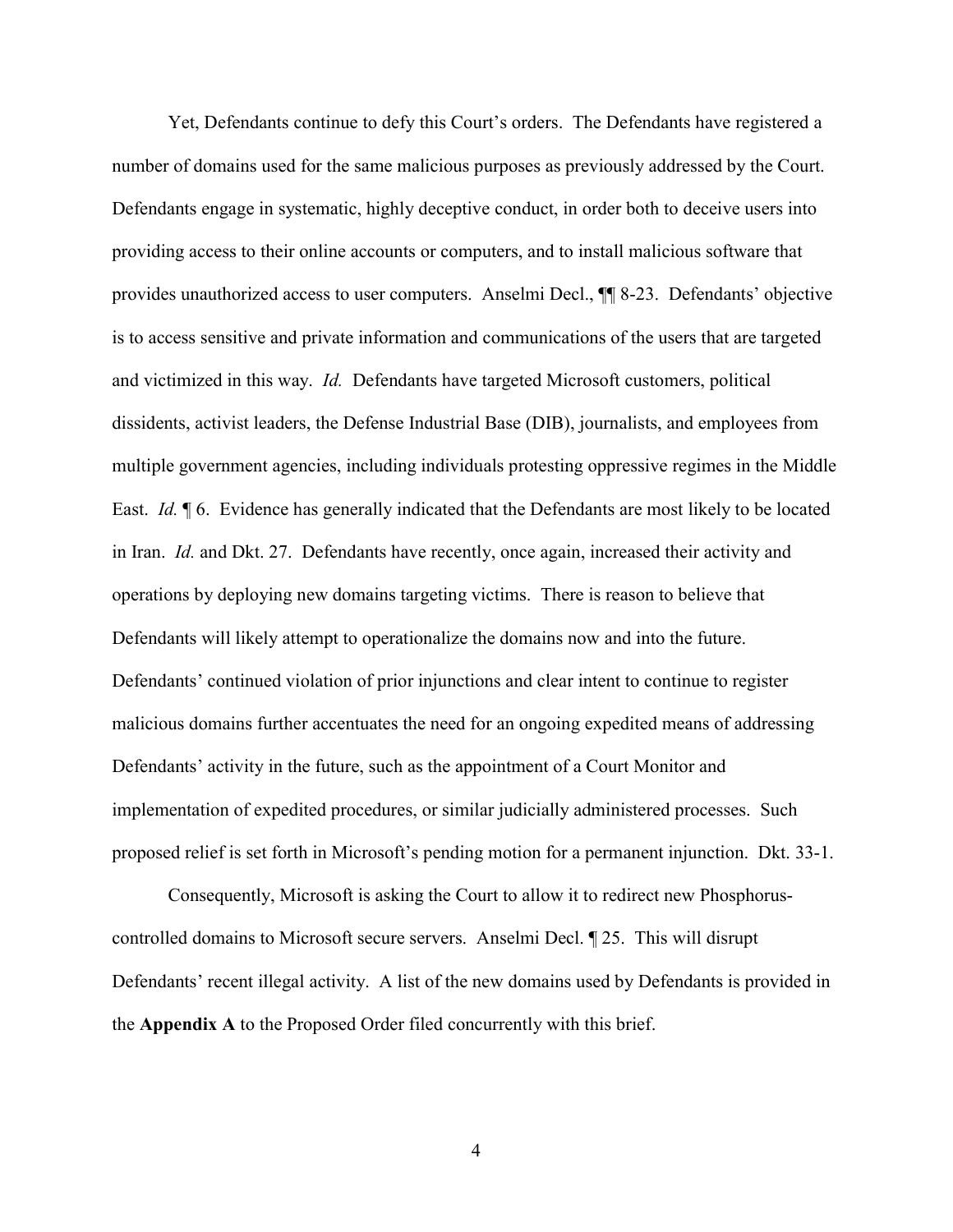#### II. ARGUMENT

Microsoft seeks to again supplement the Preliminary Injunction Order by adding the domains in Appendix A to the Proposed Order submitted with this motion, to the prior list of domains transferred to Microsoft pursuant to the Court's prior injunctive relief. This will allow Microsoft to disrupt Defendants' more recent illegal activity. Such supplemental relief has been granted in prior cases when defendants began using new domains after the court granted a temporary restraining order. See Microsoft Corp. v. John Does 1-8, Case No. 1:14-cv-00811-LOG-TCB (E.D. Va. 2014) (O'Grady, J.) at Dkt. No. 32 (disabling the "Shylock" botnet).

Here, absent the requested relief, Microsoft and its customers will continue to be irreparably harmed for the reasons detailed in Microsoft's prior submissions. Microsoft is likely to succeed on the merits, because the domains at issue in this motion are used for the same unlawful purposes and in the same unlawful manner set forth in Microsoft's previous motion for TRO and Preliminary Injunction. Anselmi Decl. ¶¶ 8-23. Thus, pursuant to Federal Rule of Civil Procedure 65, disabling the additional domains at issue is necessary to prevent harm to Microsoft and its customers.

With respect to this Fourth Supplemental Preliminary Injunction Order, ex parte relief is essential. If notice is given prior to issuance of the requested relief, it is likely that Defendants will be able to quickly mount an alternate command and control structure because Defendants have the technical sophistication and ability to move their malicious infrastructure. Anselmi Decl. **[1]** 27-28. Thus, providing notice of the requested *ex parte* relief will undoubtedly facilitate efforts by Defendants to continue to operate Phosphorus. Rule 65 of the Federal Rules of Civil Procedure permits *ex parte* injunctive relief where the moving party sets forth facts that show an immediate and irreparable injury and why notice should not be required. Fed. R. Civ. P.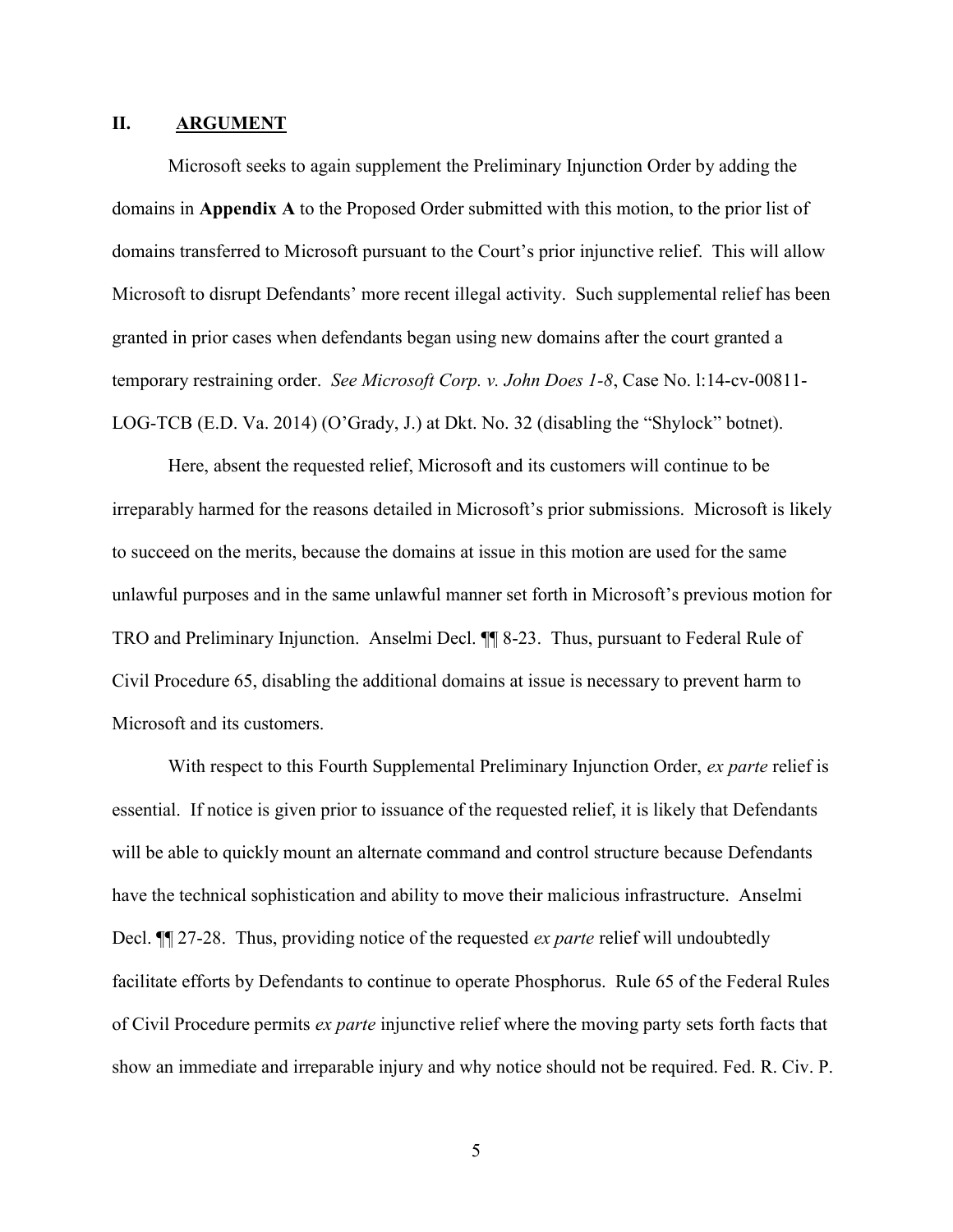65(b)(1); see Granny Goose Foods, Inc. v. Brotherhood of Teamsters & Auto Truck Drivers, Local No. 70, 415 U.S. 423, 438–39 (1974) ("Ex parte temporary restraining orders are no doubt necessary in certain circumstances...."). It is well established that *ex parte* relief is appropriate under circumstances such as the instant case, where notice would render the requested relief ineffective. See, e.g., Council on Am.-Islamic Relations v. Gaubatz, 667 F. Supp. 2d 67, 73–74 (D.D.C. 2009) (granting ex parte TRO); In re BAE Sys. PLC Derivative Litig., No. 07-1646, 2008 WL 458575, at \*1 (D.D.C. Feb. 5, 2008) (granting ex parte TRO to enjoin party from selling U.S.-based assets allegedly acquired with bribe payments);  $AT\&T$  Broadband v. Tech Commc'ns, Inc. 381 F.3d 1309, 1319-1320 (11th Cir. 2004) (affirming ex parte search and seizure order to seize contraband technical equipment, given evidence that in the past defendants and persons similarly situated had secreted evidence once notice was given); Allscripts Misys, LLC v. Am. Dig. Networks, LLC, 1:10-cv-00111, 2010 U.S. Dist. LEXIS 4450, at \*2 (D. Md. Jan. 20, 2010) (granting ex parte TRO where "Defendant may dissipate the funds and/or take action to render it difficult to recover funds"); Crosby v. Petromed, Inc., No. CV-09-5055, 2009 WL 2432322, at \*2 (E.D. Wash. Aug. 6, 2009) (granting *ex parte* TRO as "notice to Defendants of this TRO request could result in further injury or damage to Plaintiffs...."); Little Tor Auto Ctr. v. Exxon Co., U.S.A., 822 F. Supp. 141, 143 (S.D.N.Y. 1993) (ex parte TRO appropriate where contraband "may be destroyed as soon as notice is given").

As has been the procedure previously in this matter, immediately upon execution of the Fourth Supplemental Preliminary Injunction Order and disablement of the additional domains, Microsoft will provide robust notice to Defendants. Microsoft will provide Defendants the documents associated with this motion and the Court's order, by sending them to all of Defendants' contact information associated with the subject domains, thus providing notice and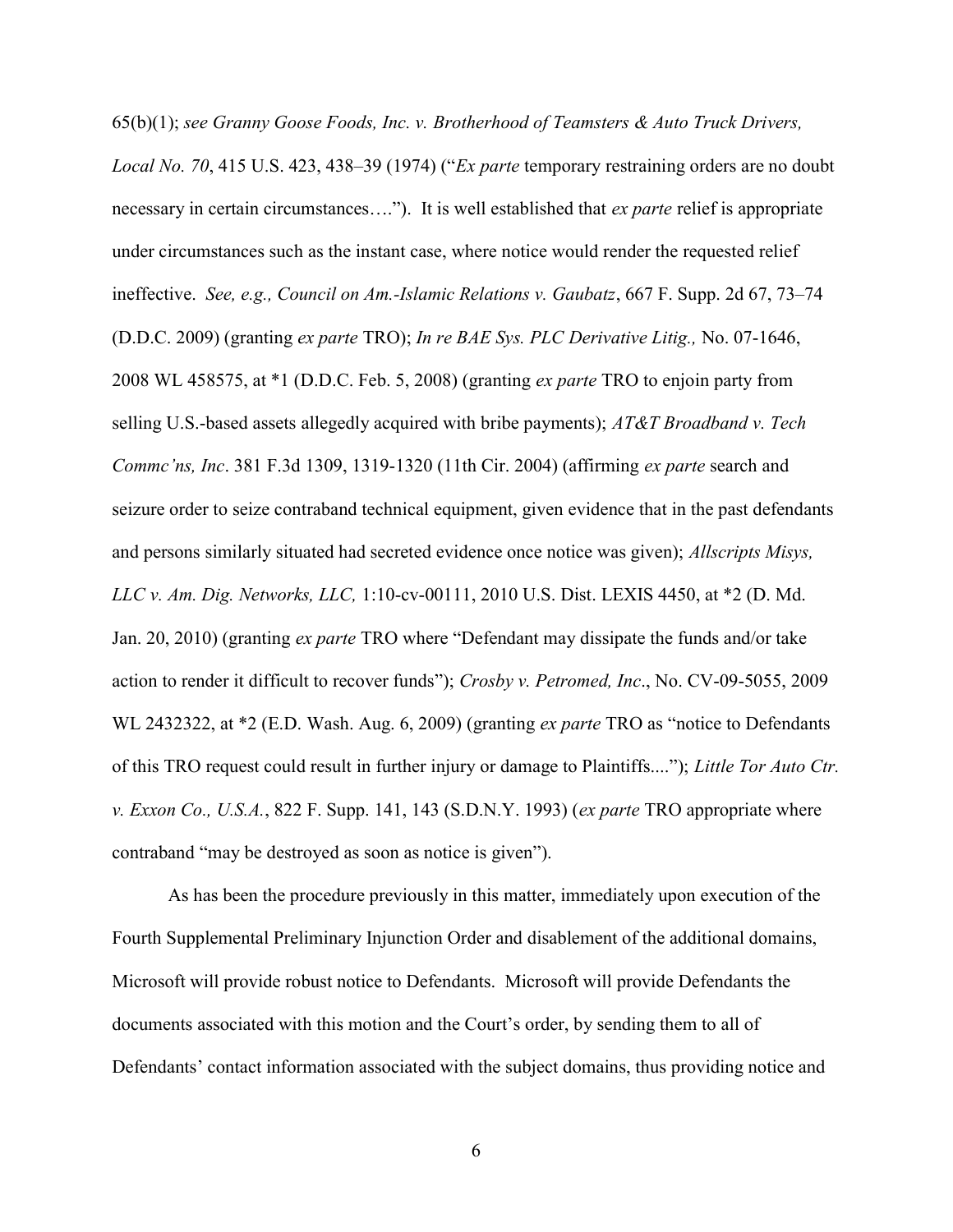an opportunity to appear and contest the requested relief, if Defendants so choose.

# III. CONCLUSION

For the reasons set forth in this brief, the Anselmi Declaration submitted with this brief, and based on the evidence submitted with the prior Application for TRO and Preliminary Injunction, Microsoft respectfully requests that the Court grant Microsoft's Motion for Fourth Supplemental Preliminary Injunction Order.